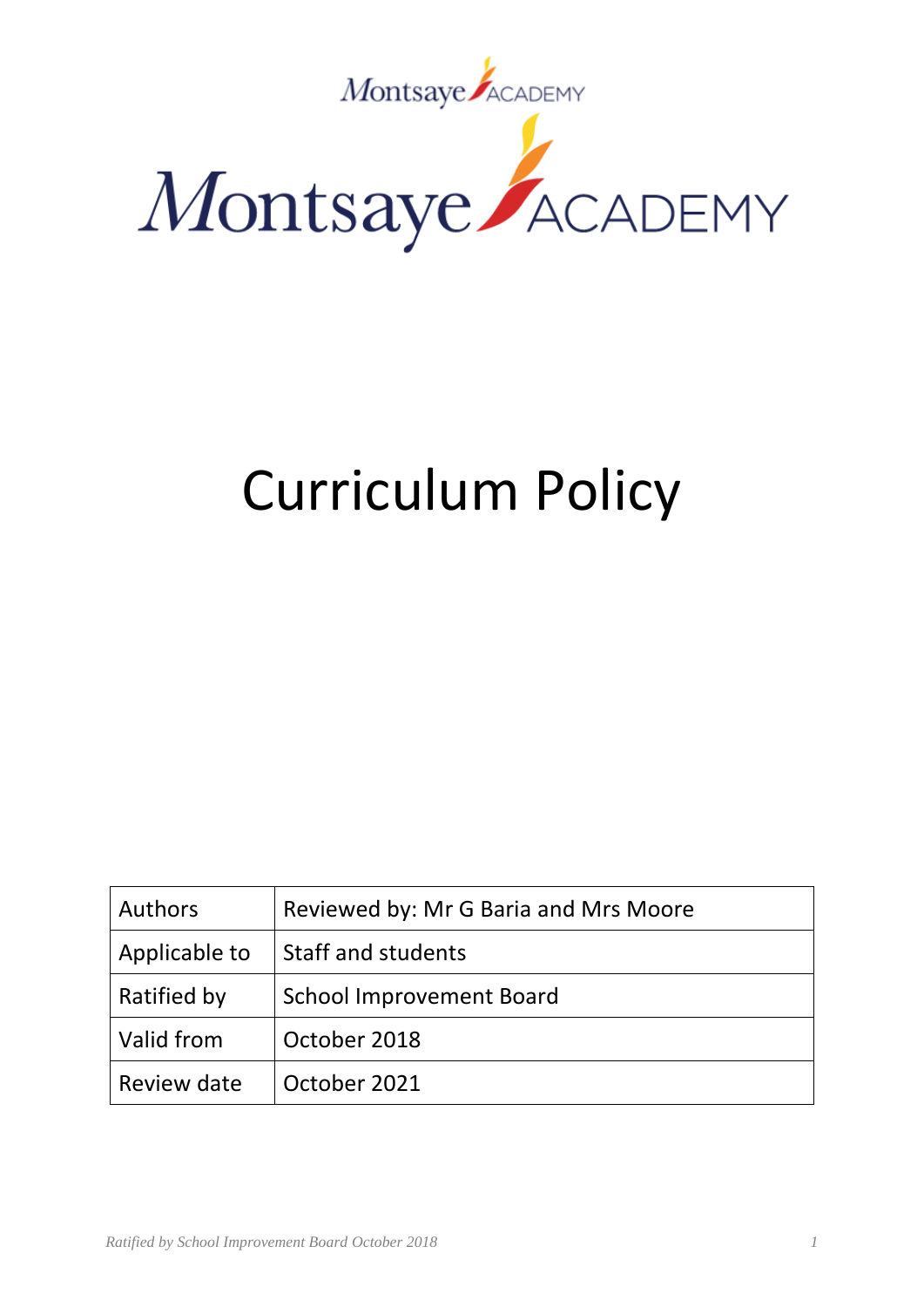

The curriculum provided by Montsaye Academy should engage and enthuse students and offer a broad range of subjects and/or activities during a student's time at school.

## **Principles:**

The curriculum, in its broadest sense, should meet both the statutory requirements laid down in the National Curriculum and the learning needs of individuals, including the needs of those students on the SEN Code of Practice and those students identified as more able and/or talented.

The curriculum should encourage learners to manage their own learning, so that they become increasingly independent, and should enable students to develop a range of Personal, Learning and Thinking Skills so that they are well equipped for future learning. The curriculum should also set a high level of challenge that seeks to provide stimulating and stretching activities that make students think and, at times, struggle, thereby encouraging perseverance and resilience in learning.

#### **Aims:**

Our aim is to provide the highest quality education for each individual student by delivering a curriculum that is challenging, interesting and enjoyable, which fosters a desire to achieve and which leads to a commitment to learning throughout life. To this end we aim to:

- provide equal access to curriculum opportunities for all students, regardless of age, ability, gender or ethnic background;
- include a range of assessment practices and an evaluation of students' achievement in order to celebrate success and set future learning goals;
- help learners to achieve the highest possible standards and to meet their full academic potential;
- continually adapt our curriculum to acknowledge and take account of students' different starting points and rates of progress;
- extend the curriculum through a wide range of opportunities to take part in learning beyond the academy day and site;
- teach students to understand the fundamental concepts of forming good working relationships, respect and care for others and valuing individuals;
- develop skills, knowledge and understanding in all learners and encourage the all round development of each individual student; and
- to meet the expectations set out by the national agenda.

## **Characteristics of the Curriculum**

The characteristics of the Montsaye Academy curriculum are driven by a belief that a successful curriculum requires **breadth**, **balance**, **relevance** and effective **differentiation**, and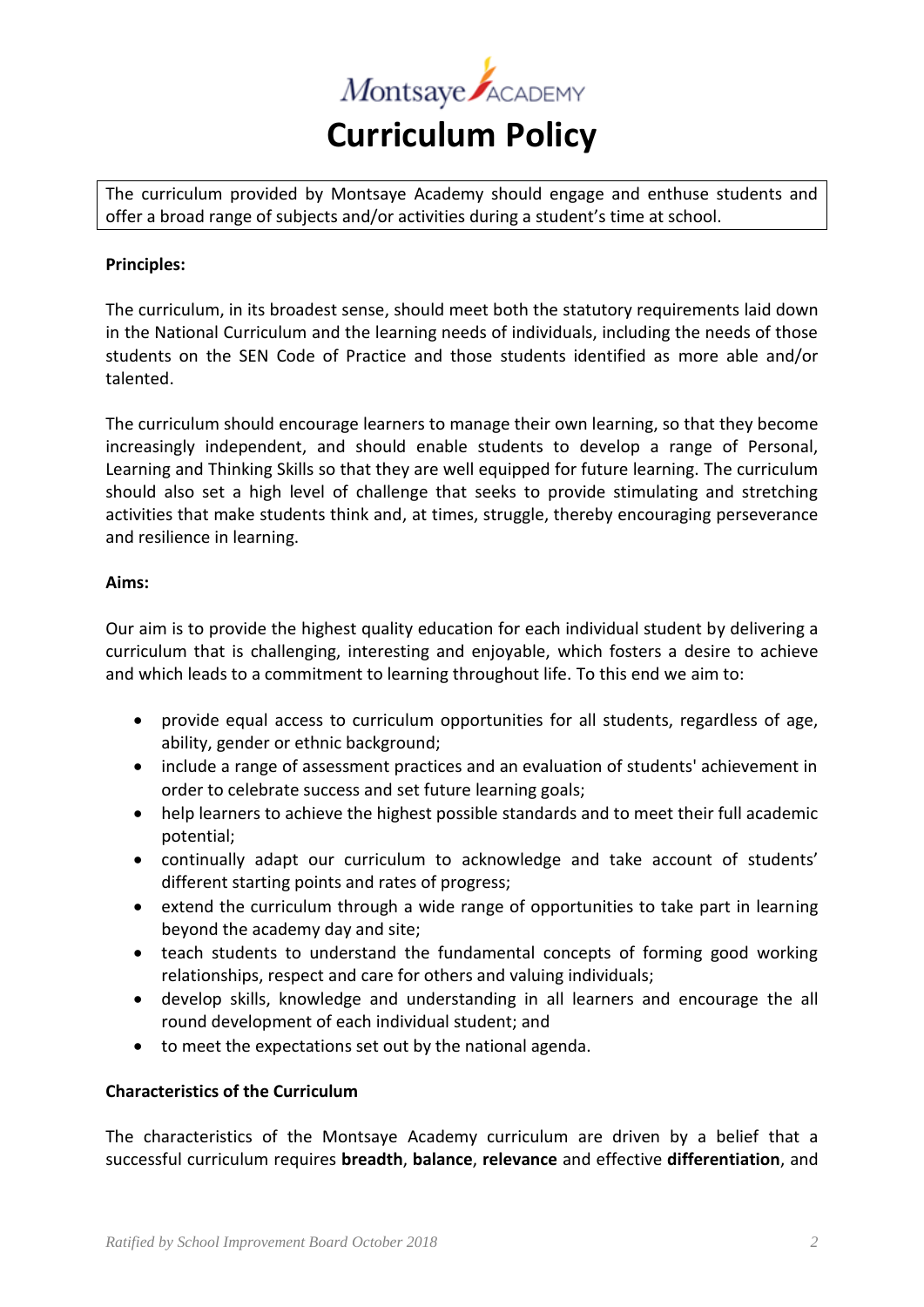

that **continuity**, **progression** and **coherence** in the learning experience can only be achieved by ensuring that the curriculum is well planned and equally available to all.

Outlined below are details of how these characteristics will impact on the curriculum.

## **1 Breadth**

Students will have access to a broad range of experiences in Key Stage 3 in order to explore a range of areas of interest. In Key Stage 4 the broadest range of option choices possible will be offered and the curriculum offer led - to some extent - by student choice. This will be equally true in Key Stage 5, however, it is acknowledged that staffing and access to specialist facilities will sometimes constrain the 14-19 curriculum offer.

The curriculum is broader than the formal timetable of subjects, despite this being the main mode of delivery, and should be thought of as tutor time and the numerous extra-curricular, cross-curricular and off-site opportunities for learning.

#### **2 Balance**

The curriculum will be planned in order that it will meet the individual interests, aptitudes, abilities and development of each student. The balance of the curriculum will not be the same for each student but for each learner balance will be sought in order to create the widest range of opportunities to meet their needs.

In Key Stage 3 the curriculum will cover all aspects of the new National Curriculum, with all subjects given the appropriate proportion of the total curriculum time available.

Alongside the statutory core curriculum all students will be encouraged in Year 9 to choose KS4 options in both technical and performance studies, whilst meeting the needs of the Ebacc agenda through choosing a humanities subject.

Students in the 14-19 phase will have access to a range of vocational and academic curriculum opportunities so that they may follow their particular interests and aptitudes.

The Personal, Social and Health Education programme will be delivered through a fixed time within the curriculum centred on the ethics curriculum and linked to the academy values of Excellence, Resilience and Aspiration. This will be predominately through tutor times, themed assemblies and ERA days where students will receive internal and external personal development. Other curriculum areas will make a valuable contribution to the PSHE curriculum.

In addition to offering breadth in terms of areas of experience, the academy acknowledges the need to provide a balance of teaching styles and learning opportunities. This combination of breadth of subject and variety of facilitated learning opportunities encourages students to develop their capabilities as learners.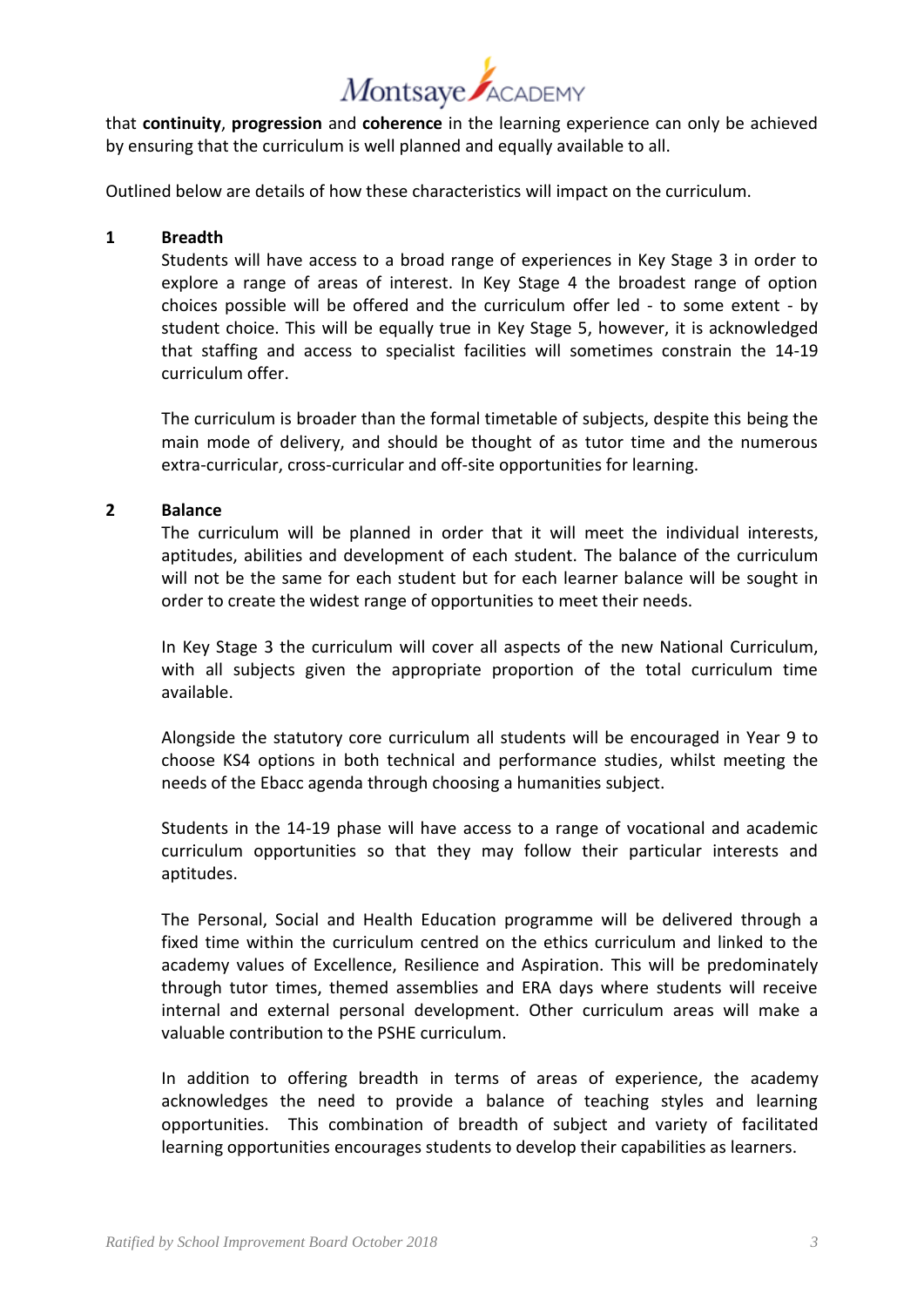

#### **3 Relevance**

Each student should see the curriculum as being relevant to both their present needs and, in particular, their future aspirations. Students will have the opportunity, either through the formal curriculum or through other opportunities, to explore their aspirations for employment and, where practicable, to achieve industry recognised qualifications in their chosen field.

As well as providing knowledge and understanding, the curriculum will also focus on developing the skills and qualities required for successful participation in society. The academy will strive to engage the interest of, and motivate, students and to encourage a wide view of education as a lifelong learning experience.

The academy will work alongside local and regional opportunities to engage in business and careers experiences that provide a stimulus for students when considering learning pathways. The local, regional and national employment market in part shapes some of the decisions about future curriculum development and student choices.

#### **4 Differentiation**

All students require a curriculum which is differentiated according to their individual abilities, interests, attitudes, special needs and stages of development. The academy aims to set challenging learning aims each lesson that are then scaffolded to enable all our students to access the learning in a lesson at the appropriate level and allows them to reach the challenge target.

Students in Year 7, 8 and 9 will be set in English, Maths and Science according to ongoing assessment as well as a range of other factors. All other subjects will be taught in mixed ability groupings so that students are continually able to experience high levels of challenge whilst being supported by careful and relevant scaffolding.

The academy is committed to accessing and using a wide range of information about student levels of achievement to guide the development of learning experiences at an appropriate level. Heads of Department, in consultation with Senior Managers, will decide on appropriate student grouping in subject areas which will result in a flexible mix of mixed ability groups for most students in Year 7 to 11 and careful considered setting in mathematics, English and science.

#### **5 Continuity and Progression**

Students succeed best when their new learning experiences are related to previous achievement. The factors that lead to a continuous and progressive curriculum for each student are:

- a clear framework for the whole curriculum:
- a curriculum which is composed of related experiences, including knowledge, skills and understanding;
- effective strategies for assessment of all aspects of students' development;
- liaison between phases of education which seek to ensure continuity and progression;
- partnership between school and home.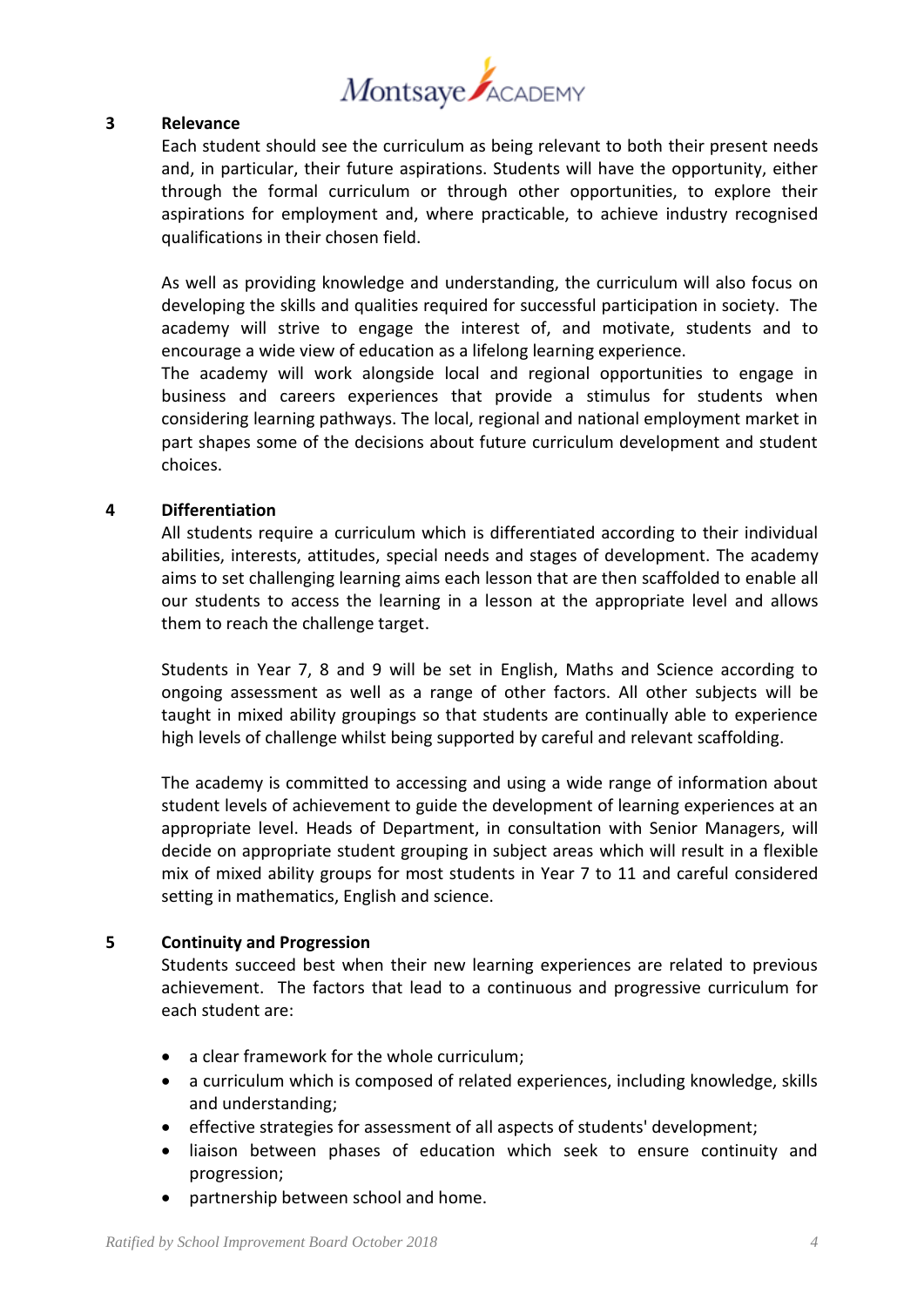

The academy is committed to building on the progress made by students at Key Stage 2. Therefore, teaching staff will aim to make full use of both the student performance data and other information collected about students through close liaison with colleagues in feeder academies.

Learning is seen as a lifelong process and every effort will be made to prepare students for the next phase of their education regardless of what it may be. Careers guidance will form a significant aspect of the Personal, Social and Health Education (PHSE) programme. Other opportunities to explore career aspirations will be utilised to ensure all students have identified the correct pathway beyond Key Stage 4.

#### **6 Coherence**

Montsaye Academy aims to provide students with a coherent curriculum. Departments have developed schemes of work that reflect logical and progressive learning experiences that aim to challenge each individual student. The intention is to provide clear learning objectives linked to individuals' needs and abilities. With all lessons setting challenges for students to stretch their thinking skills at all levels.

Personal, health, social, moral, cultural and spiritual education will also be delivered through various subject areas and the PSHE programme. There will be a clearly planned programme of extra-curricular activities at the academy which offers opportunities for students to gain wider experiences and, where applicable, qualifications.

As students grow up in an increasingly complex world it is important for them to understand e-safety and the importance of responsible and safe use of IT in keeping them safe from exploitation, bullying and radicalisation.

All students at Montsaye Academy are entitled to be treated equally, regardless of age, disability, gender (or its reassignment), race, religion or belief, sex or sexual orientation.